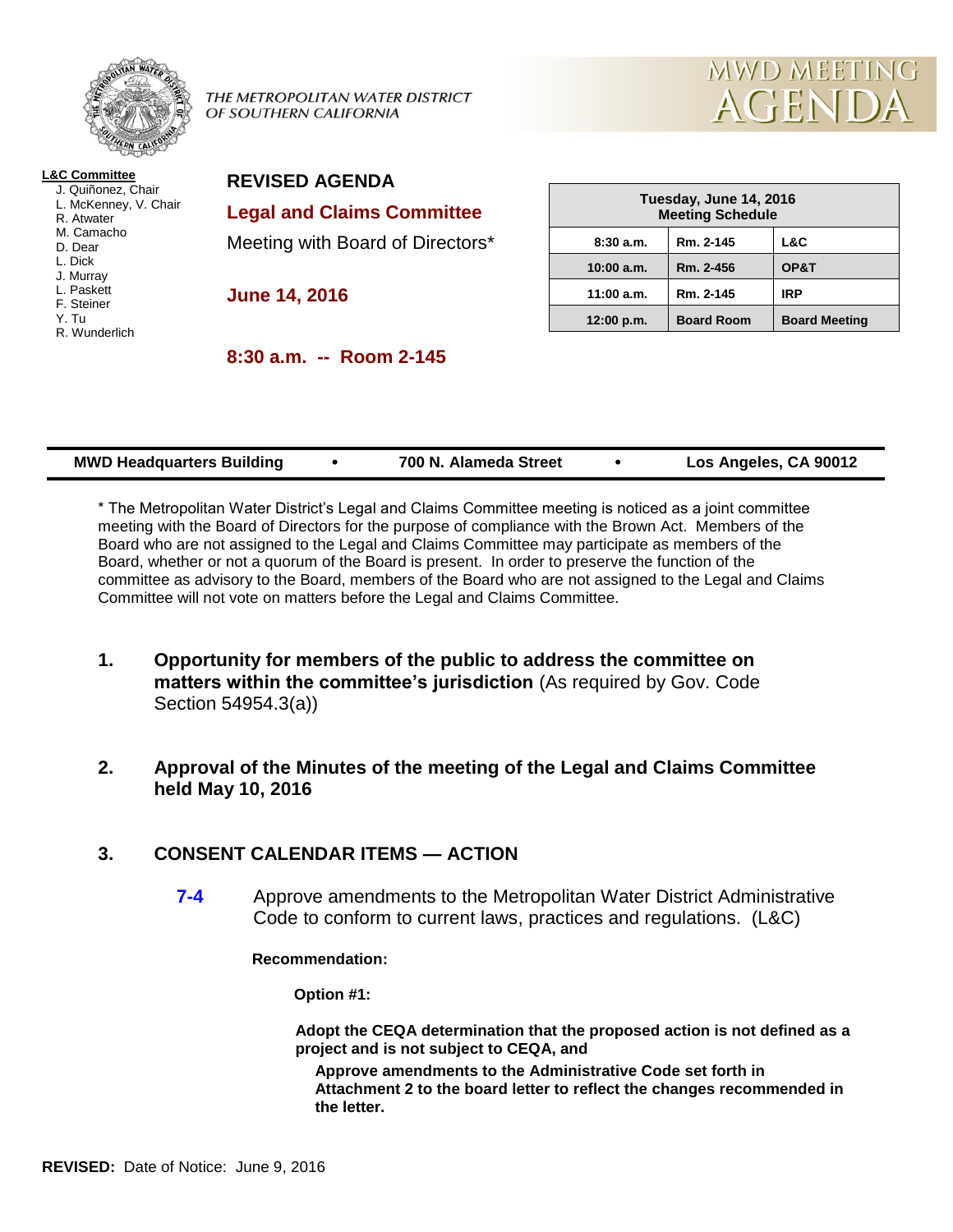### **4. OTHER BOARD ITEMS — ACTION**

None

### **5. BOARD INFORMATION ITEMS**

None

# **6. COMMITTEE ITEMS**

| <b>Revised</b> | a. | Report on existing and potential litigation challenging the purchase of<br>property from Delta Wetlands Properties in Contra Costa, San Joaquin,<br>and Solano Counties, including County of San Joaquin v. Metropolitan<br>Water District of Southern California, et al., San Joaquin County Superior<br>Court Case No. STK-CV-UWM-2016-3597 and the appeal of this action,<br>Court of Appeal for the Third Appellate District Case No. C082154; North<br>Coast Rivers Alliance v. Metropolitan Water District of Southern California,<br>et al., Contra Costa County Superior Court Case No. MSN16-0629; Pacific<br>Coast Federation of Fishermen's Associations v. Metropolitan Water<br>District of Southern California, et al., Solano County Superior Court Case<br>No. FCS046934; and Central Delta Water Agency, et al. v. Delta Wetlands<br>Properties, et al., Contra Costa County Superior Court Case No. C16-<br>01022.<br>[Conference with legal counsel—existing and anticipated litigation; to be heard in<br>closed session pursuant to Gov. Code Sections 54956.9(d)(1) & (d)(2)] |
|----------------|----|-----------------------------------------------------------------------------------------------------------------------------------------------------------------------------------------------------------------------------------------------------------------------------------------------------------------------------------------------------------------------------------------------------------------------------------------------------------------------------------------------------------------------------------------------------------------------------------------------------------------------------------------------------------------------------------------------------------------------------------------------------------------------------------------------------------------------------------------------------------------------------------------------------------------------------------------------------------------------------------------------------------------------------------------------------------------------------------------------------|
|                | b. | Report on Delta Stewardship Council Cases, Sacramento County Superior<br>Court Case No. JCCP 4758.<br>[Conference with legal counsel-existing litigation; to be heard in closed session<br>pursuant to Gov. Code Section 54956.9(d)(1)]                                                                                                                                                                                                                                                                                                                                                                                                                                                                                                                                                                                                                                                                                                                                                                                                                                                             |
|                | C. | Report on Bradley Wayne Nutt v. Metropolitan Water District of Southern<br>California, Los Angeles County Superior Court Case No. BC550863.<br>[Conference with legal counsel-existing litigation; to be heard in closed session<br>pursuant to Gov. Code Section 54956.9(d)(1)]                                                                                                                                                                                                                                                                                                                                                                                                                                                                                                                                                                                                                                                                                                                                                                                                                    |
| <b>Added</b>   | d. | Report on Shimmick Construction Company, Inc./Obayashi Corporation, a<br>Joint Venture v. Metropolitan Water District of Southern California, Los<br>Angeles County Superior Court Case No. BC559603.<br>[Conference with legal counsel—existing litigation; to be heard in closed session<br>pursuant to Gov. Code Section 54956.9(d)(1)]                                                                                                                                                                                                                                                                                                                                                                                                                                                                                                                                                                                                                                                                                                                                                          |